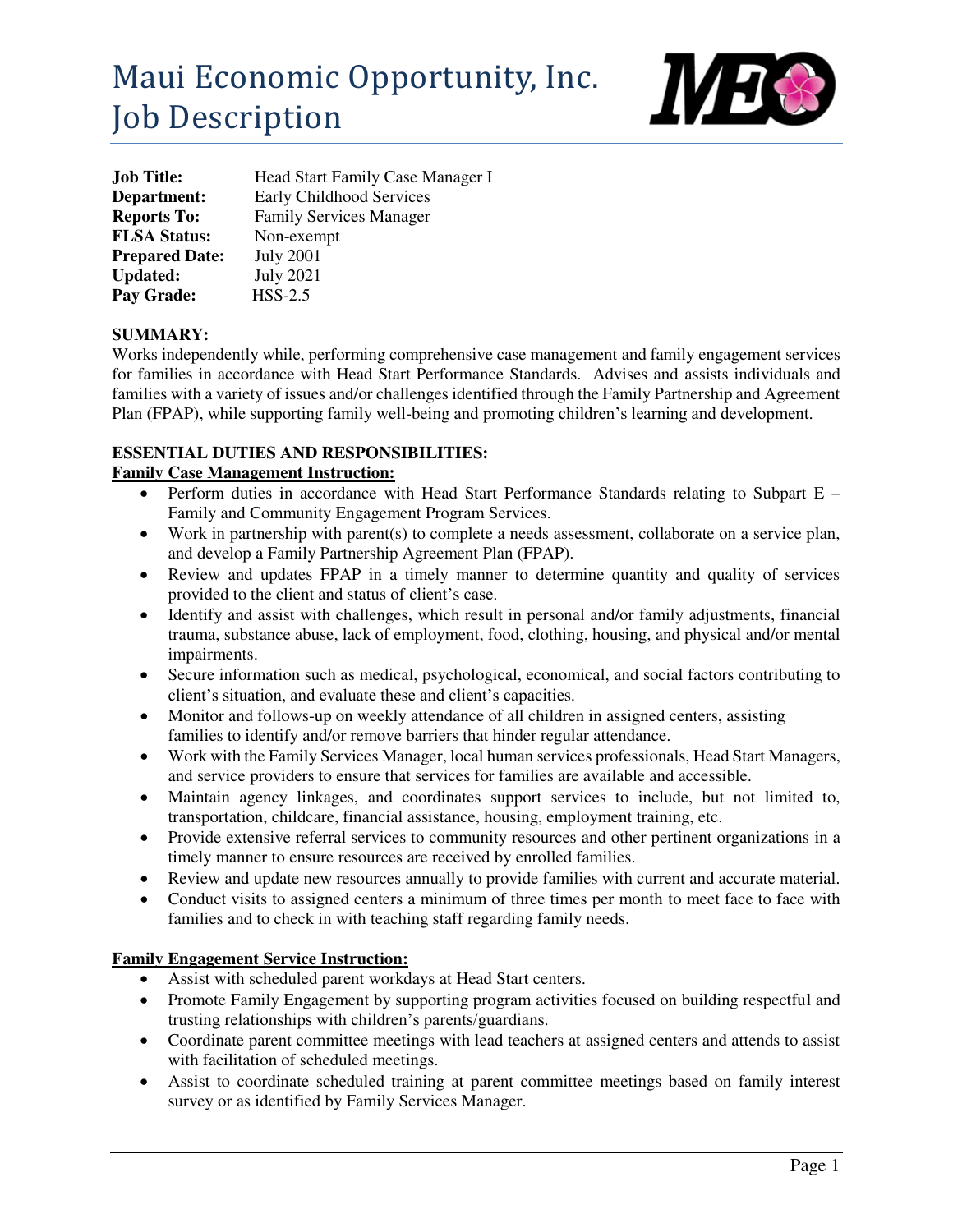

- Assist to implement the selected parent curriculum with enrolled families.
- Tracks monthly parent volunteer hours per assigned centers.

## **Communication and Reporting:**

- Act as a liaison between the ERSEA Manager, Family Services Manager, center staff, and Head Start families to keep each other informed on the Head Start child's status and to gather and/or communicate family participant information.
- Meet once per month with teaching staff to maintain updated information regarding children and families.
- Prepare case notes using the Child Plus data management system in a timely manner and maintains accurate records of services and referrals provided to families.
- Assist families with the completion of Head Start applications, conducts screening and inputs information into the Child Plus system.
- Collect data, prepare, and submits correspondence and reports as assigned.
- Report all incidents and/or occurrences of child abuse or suspected child abuse to direct supervisor, Head Start Director or designee, and Child Welfare Services (CWS) immediately.

### **Professionalism:**

- Maintain a high level of customer service ensuring that client's needs are met.
- Understand, follow, and support all safety policies and programs.
- Continue professional growth by attending pre-approved workshops and trainings designed for Head Start, and/or attends classes to increase knowledge and for career advancement as approved.

### **Operational:**

- Assist with meal pick-up and classroom assistance as needed.
- Assist with recruitment of children and families in the designated community locations.
- Assist ERSEA Manager with the coordination of newly enrolled children and families, or with any status updates during the program year.
- Regular attendance.

### **NONESSENTIAL DUTIES AND RESPONSIBILITIES:**

• Performs other duties as assigned.

### **SUPERVISORY RESPONSIBILITIES:**

• None

### **QUALIFICATIONS:**

To perform this job successfully, an individual must be able to perform each essential duty satisfactorily. The requirements listed below are representative of the knowledge, skill, and/or ability required. Reasonable accommodations may be made to enable individuals with disabilities to perform the essential functions.

- Ability to establish and maintain relationships with Head Start families and their children.
- Understands the assigned community area and the causes and effects of poverty as they apply to early growth and family relations.
- Understands and relates to diverse cultural backgrounds and various social and economic levels.
- General understanding of community history, traditions and beliefs.
- Excellent interpersonal skills, which include, verbal, written, and listening.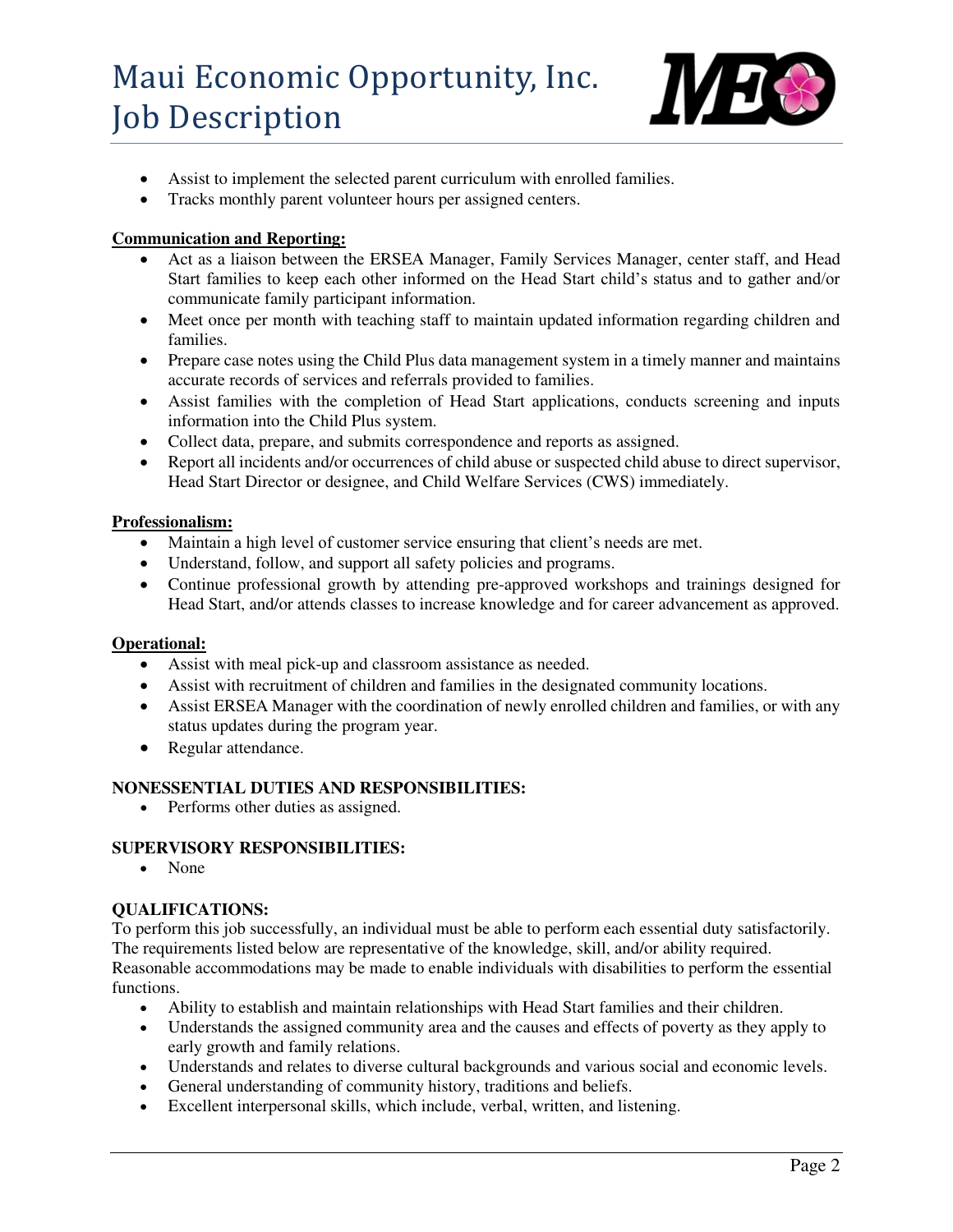

- Desire and commitment to help others.
- Cooperative and polite team player.
- Organized, detail and tasks oriented.
- Ability to manage many projects at a given time, meet deadlines and prioritize workload.
- General knowledge of computer applications including desktop applications and data entry.
- Ability to use standard office machines.
- Ability to work flexible days and hours, which may include evenings and weekends.
- Ability to travel off-island on occasion.

#### **EDUCATION and/or EXPERIENCE:**

- High school diploma or general education degree (GED) and related experience and/or training working with disadvantaged families, or working in a Head Start center or similar type of program, or equivalent combination of education and experience.
- Within 18 months of hire, at a minimum, a credential or certification in social work, human services, family services, counseling or a related field.

#### **LANGUAGE SKILLS:**

- Ability to read and interpret documents such as Head Start Performance Standards, Parent Handbook, etc.
- Ability to write routine reports and correspondence.
- Ability to speak effectively before groups of parents, co-workers, community partners, children, and employees.

### **MATHEMATICAL SKILLS:**

Ability to add, subtract, multiply, and divide using whole numbers.

#### **REASONING ABILITY:**

- Ability to apply reasonable understanding to carry out detailed but uninvolved written or oral instructions.
- Ability to deal with problems involving a few concrete variables in standardized situations.
- Ability to interact, relate, and have compassion for persons with mental and/or physical disabilities and those who are less fortunate.
- Ability to relate and interact with children and their families.
- Ability to handle and keep composure in hostile or demanding situations.
- Performs well under pressure.

### **CERTIFICATES, LICENSES, REGISTRATIONS:**

- Valid driver's license and access to an insured vehicle.
- CPR/First Aid Certification

#### **PHYSICAL DEMANDS:**

The physical demands described here are representative of those that must be met by an employee to successfully perform the essential functions of this job. Reasonable accommodations may be made to enable individuals with disabilities to perform the essential functions. While performing the duties of this job, the employee is:

Frequently required to stand; walk; sit; use hands to finger, handle, or feel; and talk or hear.